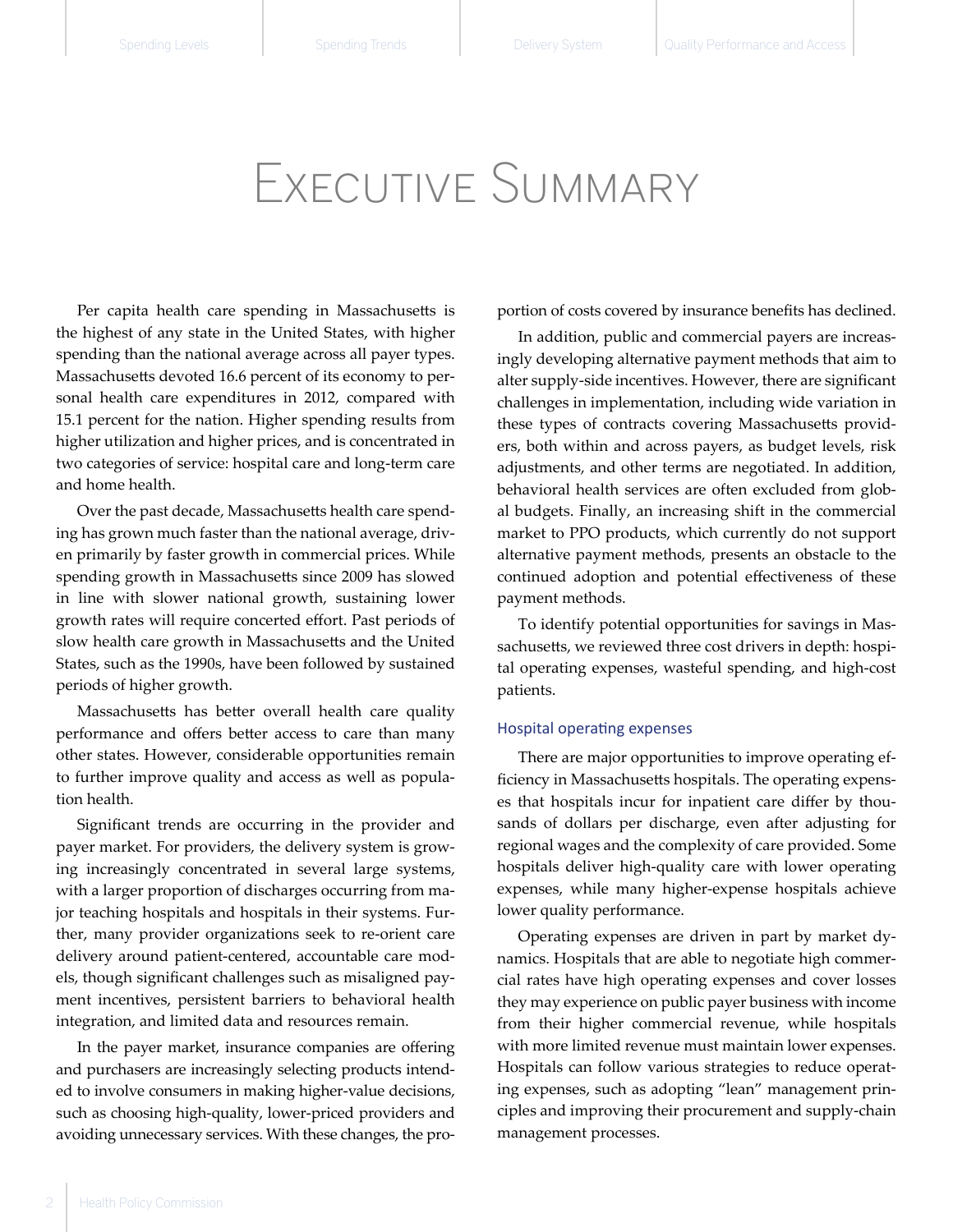#### Wasteful spending

An estimated 21 to 39 percent (\$14.7 to \$26.9 billion in 2012) of health care expenditures in Massachusetts could be considered wasteful. There are specific examples of wasteful spending that payers and providers can address, either in the current fee-for-service system or under alter native payment methods. Large opportunities across care settings include \$700 million in preventable acute hospital readmissions and \$550 million in unnecessary emergency department visits. Hospitals could reduce health care-as sociated infections, estimated at \$10 to \$18 million. Finally, there are a number of opportunities addressable by indi vidual physicians and patients, such as early elective in ductions (\$3 to \$8 million) and inappropriate imaging for lower back pain (\$1 to \$2 million).

#### High-cost patients

Five percent of patients account for nearly half of all spending among the Medicare and commercial popula tions in Massachusetts. Significant savings can be captured by focusing on a subset of the population with identifiable and predictable characteristics. Certain clinical conditions, regions of residence, and demographic characteristics dif fer between high-cost patients and the rest of the popula tion. A number of conditions occurred more often among high-cost patients, and high-cost patients generally had more clinical conditions than the rest of the population. The presence of multiple conditions, such as behavioral health and chronic medical conditions, increased spending more than the combined effects of individual conditions, illus trating the complexity of managing multiple conditions si multaneously. There was modest regional variation in the concentration of high-cost patients. Socioeconomic factors were also important, as lower zip code income correlated with being high-cost among the commercial population.

Persistently high-cost patients – those who remain high-cost over multiple years – are easier to identify for care improvement and better health outcomes. These pa tients represent 29 percent of high-cost patients and make up 15 to 20 percent of Medicare and commercial spending in Massachusetts. Interventions that have been shown to improve the efficiency of care for high-cost patients in clude: prevention of conditions that often lead to expen sive health crises; process and operational improvements that reduce the cost of episodes that are common among high-cost patients; and care management resources to support patients to manage their care more effectively and better coordinate care for patients across multiple provider settings.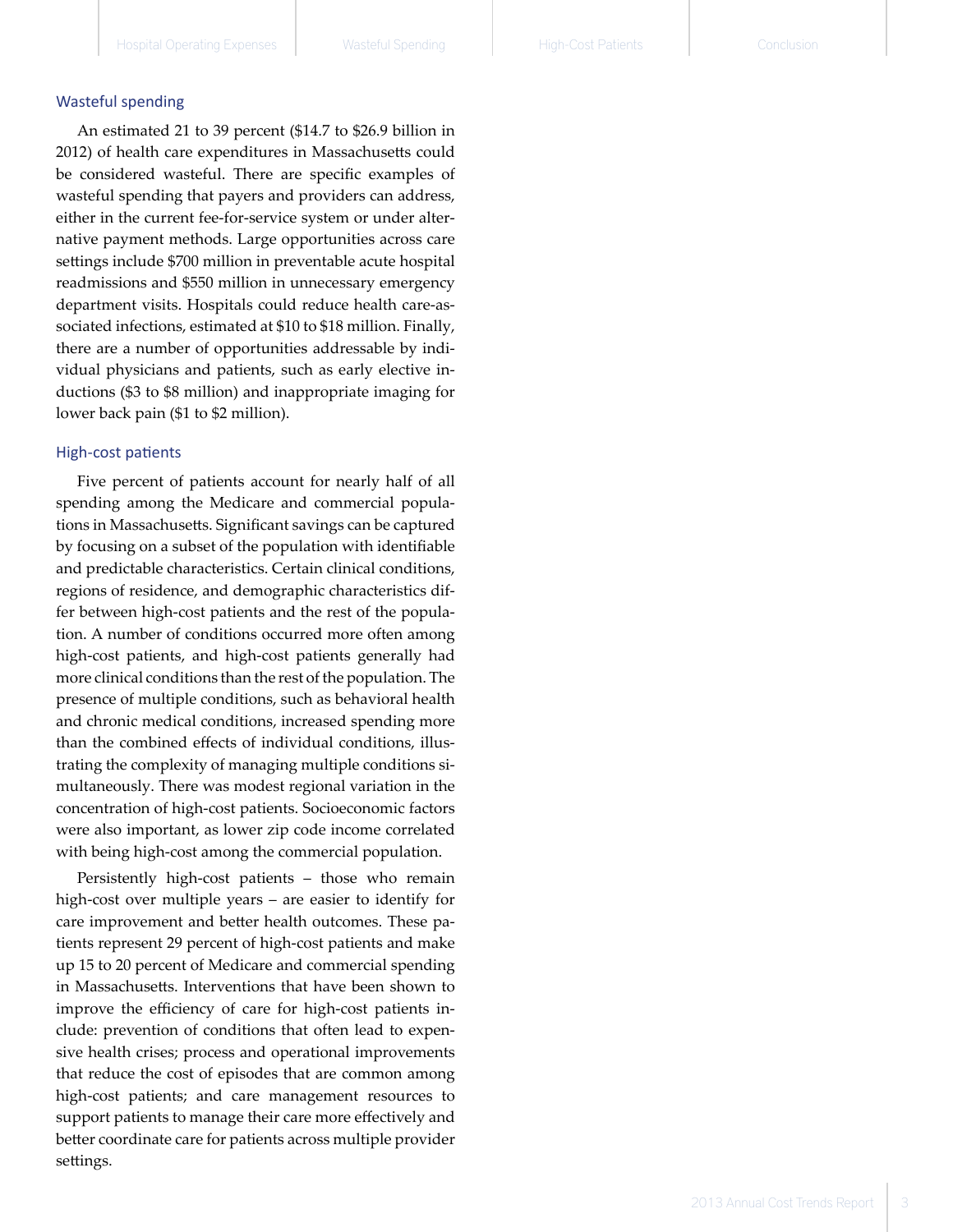# Conclusion

This report highlights key challenges and opportunities as the Commonwealth seeks to reduce the growth of health care spending. Although Massachusetts has seen a recent slowdown in per capita health care spending growth similar to national trends, maintaining this slower rate of growth will require a sustained commitment by all stakeholders to continue necessary reforms of the health care payment and delivery systems. Through our cost trends hearings and examination, the Commission supports this effort by reviewing significant drivers of spending growth, identifying areas of opportunity, and recommending evidence-based interventions, innovations, and policies. Our first annual cost trends report builds on prior work and has important implications for our ability to meet the goals of Chapter 224.

In summary, we find that there are significant opportunities in Massachusetts to enhance the value of health care, addressing cost and quality. We identify four primary areas of opportunity for improving the health care system in Massachusetts:

- **1. Fostering a value-based market** in which payers and providers openly compete to provide services and in which consumers and employers have the appropriate information and incentives to make high-value choices for their care and coverage options,
- **2. Promoting an efficient, high-quality health care delivery system** in which providers efficiently deliver coordinated, patient-centered, high-quality health care that integrates behavioral and physical health and produces better outcomes and improved health status,
- **3. Advancing alternative payment methods** that support and equitably reward providers for delivering high-quality care while holding them accountable for slowing future health care spending increases, and
- **4. Enhancing transparency and data availability** necessary for providers, payers, purchasers, and policymakers to successfully implement reforms and evaluate performance over time.

Our findings and recommendations are summarized below:

### Meeting the benchmark

Understanding the complex factors that drive health care spending trends is important if Massachusetts is to meet its cost growth benchmark. Health care spending is a function of the amount and type of services provided (utilization) and the prices paid for health care services (price), which includes both the price per service (unit price), and the setting in which those services are provided (provider mix). We find:

- Per capita personal health care services spending in Massachusetts is the highest of any state in the U.S., crowding out other priorities for households, businesses, and government. This higher per capita spending is consistent across all payer types. Massachusetts residents use more services, especially hospital care and long-term care and home health, and are more likely to receive care at more expensive major teaching hospitals. Prices paid for health care services are higher in Massachusetts than the U.S. average.
- Over the past decade, growth in health care spending in Massachusetts exceeded the U.S. average and is driven primarily by growth in commercial prices, including both higher unit prices and a shift of patients to higher-priced providers. Commercial prices vary significantly in Massachusetts and are associated with the relative market position of the provider, not the quality of care provided.
- Massachusetts has better overall health care quality performance and offers better access to care than many other states. However, considerable opportunities remain to further improve quality and access as well as population health.

#### Fostering a value-based market

There is an opportunity in Massachusetts to improve health care market functioning by promoting value-based competition, increasing cost and quality transparency,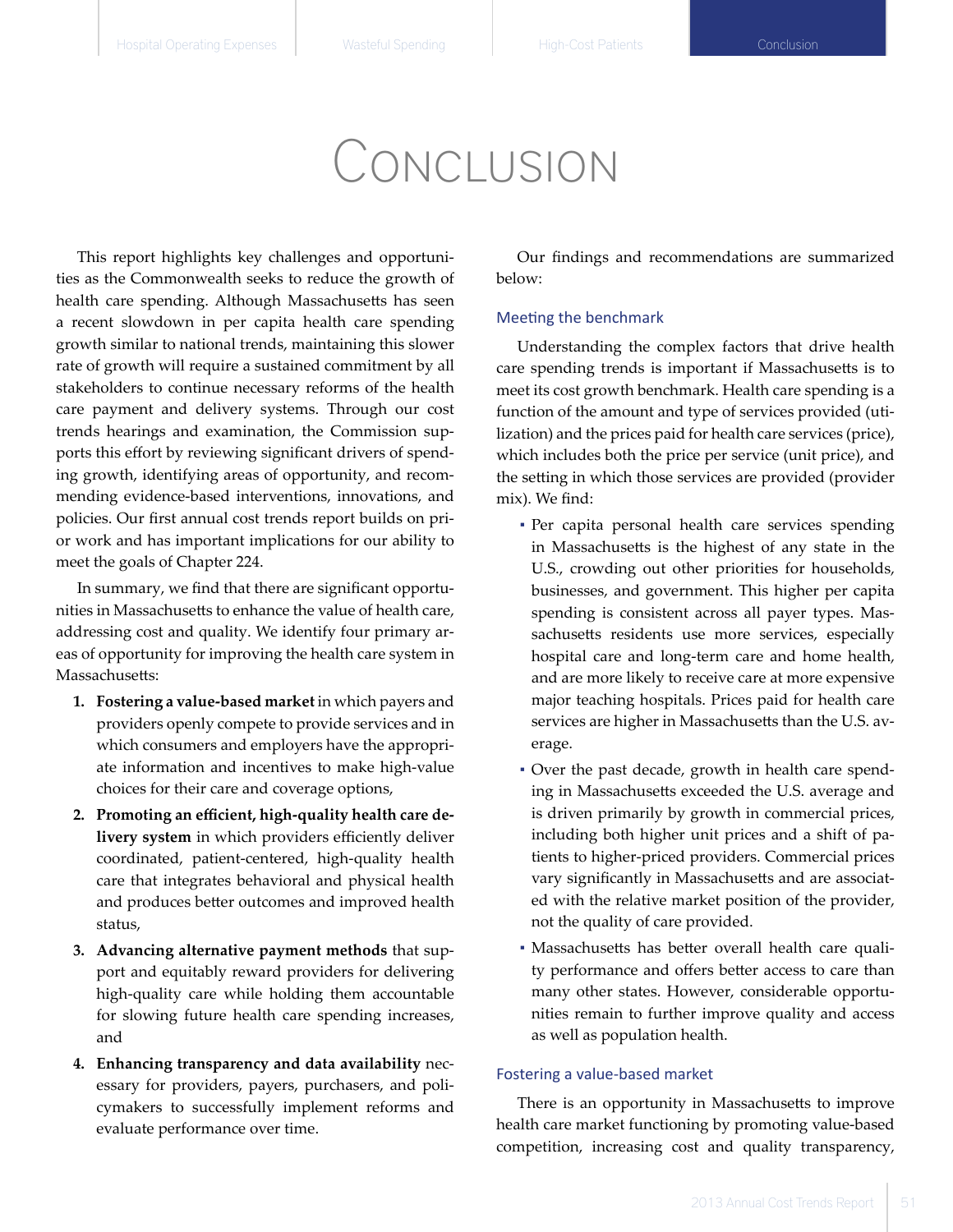and encouraging both demand-side and supply-side approaches to drive health care value. We find:

- The provider market in Massachusetts is rapidly changing with many provider organizations exploring a range of potential affiliations, from corporate to contractual to clinical. These changes can significantly impact market functioning. It is important to balance potential cost and quality benefits of such transactions with potentially negative effects on patient access to care, prices and total spending, and the ability of payers to develop viable alternative network products. The Commission will continue to monitor these developments through its statutory authority to review provider material changes and conduct cost and market impact reviews.
- Payers have developed, and employers and consumers have increasingly selected, high-deductible and tiered or limited network products that provide greater financial incentives for consumers to make value-based health care decisions such as choosing high-quality, lower-priced providers and avoiding unnecessary services. While payers should continue to develop value-based products, it is important to monitor the impact of such products to ensure that specific product designs do not inhibit or otherwise discourage consumers from seeking necessary care.
- As required by Chapter 224, payers and providers are taking steps to make health care price information transparent and available to consumers. In order to further support value-based decisions, these transparency efforts should include comparable information on provider quality performance and patient experience.

## Promoting an efficient, high-quality health care delivery system

There is an opportunity in Massachusetts for providers to more efficiently deliver coordinated, patient-centered, high-quality health care that integrates behavioral and physical health and produces better outcomes and improved health status. We find:

▪ Consistent with national findings, an estimated 21 to 39 percent (\$14.7 to \$26.9 billion in 2012) of annual health care spending in Massachusetts does not return value and in some cases causes preventable harm to patients. This "wasteful spending" includes spending on preventable ED visits, hospitalizations

for ambulatory care-sensitive conditions, and unnecessary hospital readmissions, among other areas. Spending in these areas could be reduced by interventions such as more effective care coordination, adherence to evidence-based guidelines, and clinical process standardization. The Commission will continue to work with payers, providers and other stakeholders to identify and address these and other areas of wasteful spending.

- Consistent with national findings, a small number of patients account for a significant proportion of the Commonwealth's overall health care expenditures. In part due to ineffective coordination across a fragmented care delivery system, the interaction of multiple conditions can lead to even higher spending. There are opportunities to better identify and target interventions to improve health outcomes and reduce overall expenditures, especially for patients who are persistently "high-cost" or who have multiple conditions such as behavioral health and chronic medical conditions.
- Operating efficiency varies greatly from one hospital to another. Certain hospitals are able to achieve high levels of quality with lower operating expenses than other hospitals. Hospitals performing at lower efficiency should critically examine their cost structures and adopt best practices designed to improve their efficiency in delivering high-quality care.

#### Advancing alternative payment methods

All major payers in Massachusetts are implementing forms of alternative payment methods, such as global payments, which, in contrast to fee-for-service payments, are designed to support and financially reward providers for delivering high-quality care while holding them accountable for slowing future health care spending increases. We find:

▪ There is wide variation in the types of alternative payment contracts covering Massachusetts providers, both within and across payers, as budget levels, risk adjustments and other contract terms are negotiated. In addition, behavioral health services are often excluded from global budgets. As a result, underlying payment disparities persist, and providers face challenges managing patients' care under different incentive structures. The Commission will continue to evaluate the impact of alternative payment methods and encourage, where appropriate, the standardiza-